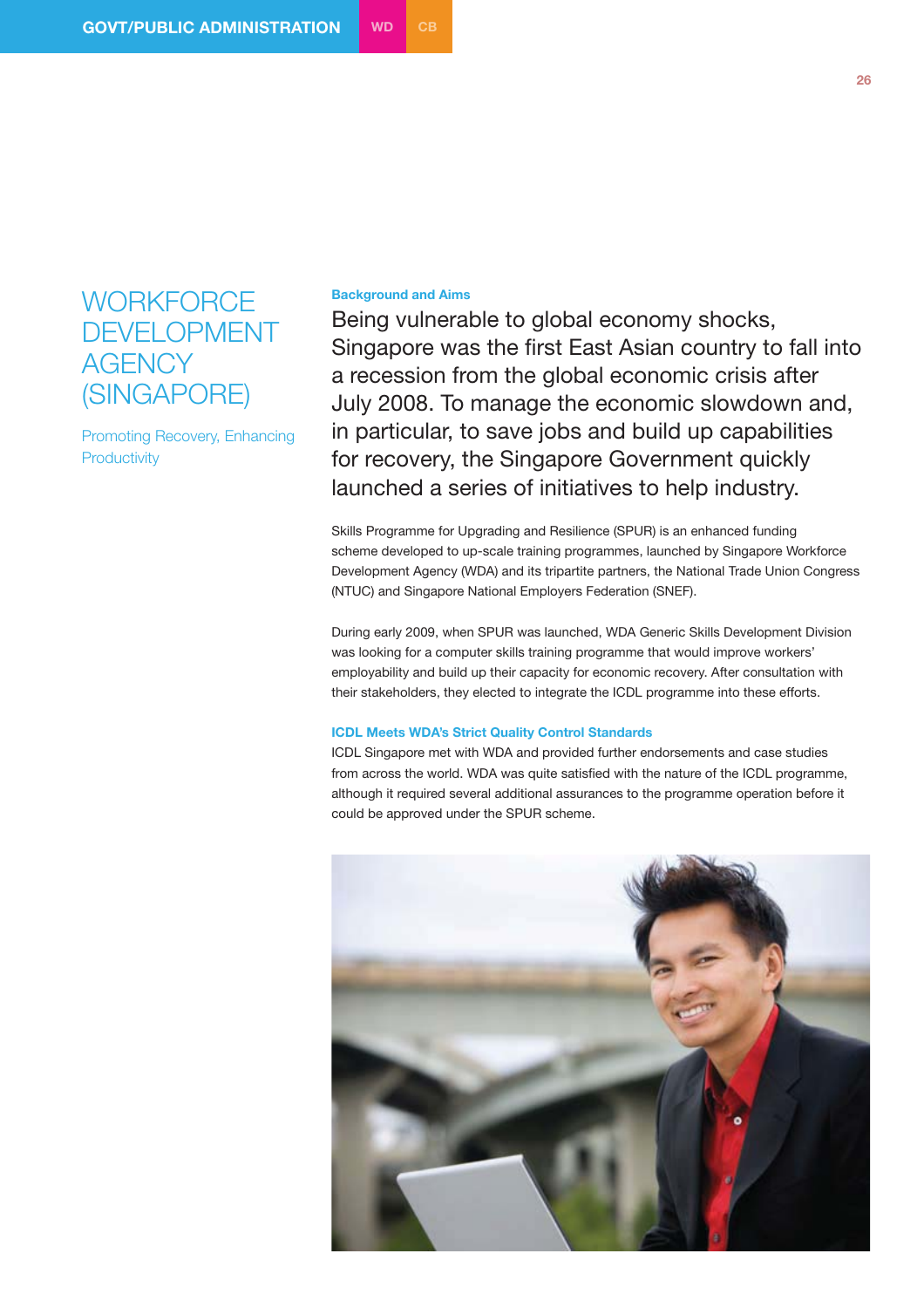WDA requested ICDL Singapore to conduct an additional audit of the existing centres and to only recommend centres which meet with all the criteria jointly set by WDA and ICDL Singapore to be SPUR centres. These criteria include:

- A minimum of three years of testing experience with ICDL, achieving excellence grading in all areas in the centre auditing
- At least two full-time trainers with 3-5 years of training experience
- More than 800 candidates per annum and positive candidate feedback
- No historical complaints recorded and a good corporate/client reputation from the industry

WDA also requested ICDL Singapore to implement standard courseware for the four SPUR centres, so that the training quality could be standardised. In response to this request, ICDL Singapore carefully selected one of the globally reputed courseware offerings and distributed it to the SPUR centres whenever needed.

All SPUR funded centres operate ICDL at a standard price rate. The training package includes ICDL registration (Skills Card number), 1-2 days training, depending on the module, and one standard courseware book. This standardisation of pricing eliminates the potential price war among the centres, thus forcing them to compete on other criteria, such as the quality of the training programme.

WDA selected the ICDL programme as an independent international benchmark certification with transparent regulations, processes, and operating principles, that could be officially endorsed and adopted by all stakeholders in the workforce development process – the government (WDA as funder), the employers (through SNEF), and the employees themselves (through NTUC).



Workforce Development Agency (WDA)

## **Impact and Funding**

From 15 July 2009, the ICDL programme was officially listed under the SPUR scheme until 31 March 2011. Under the SPUR scheme, 90% of the course fee is covered by the government, capped at S\$11 per trainee per hour. In addition, the employers who send